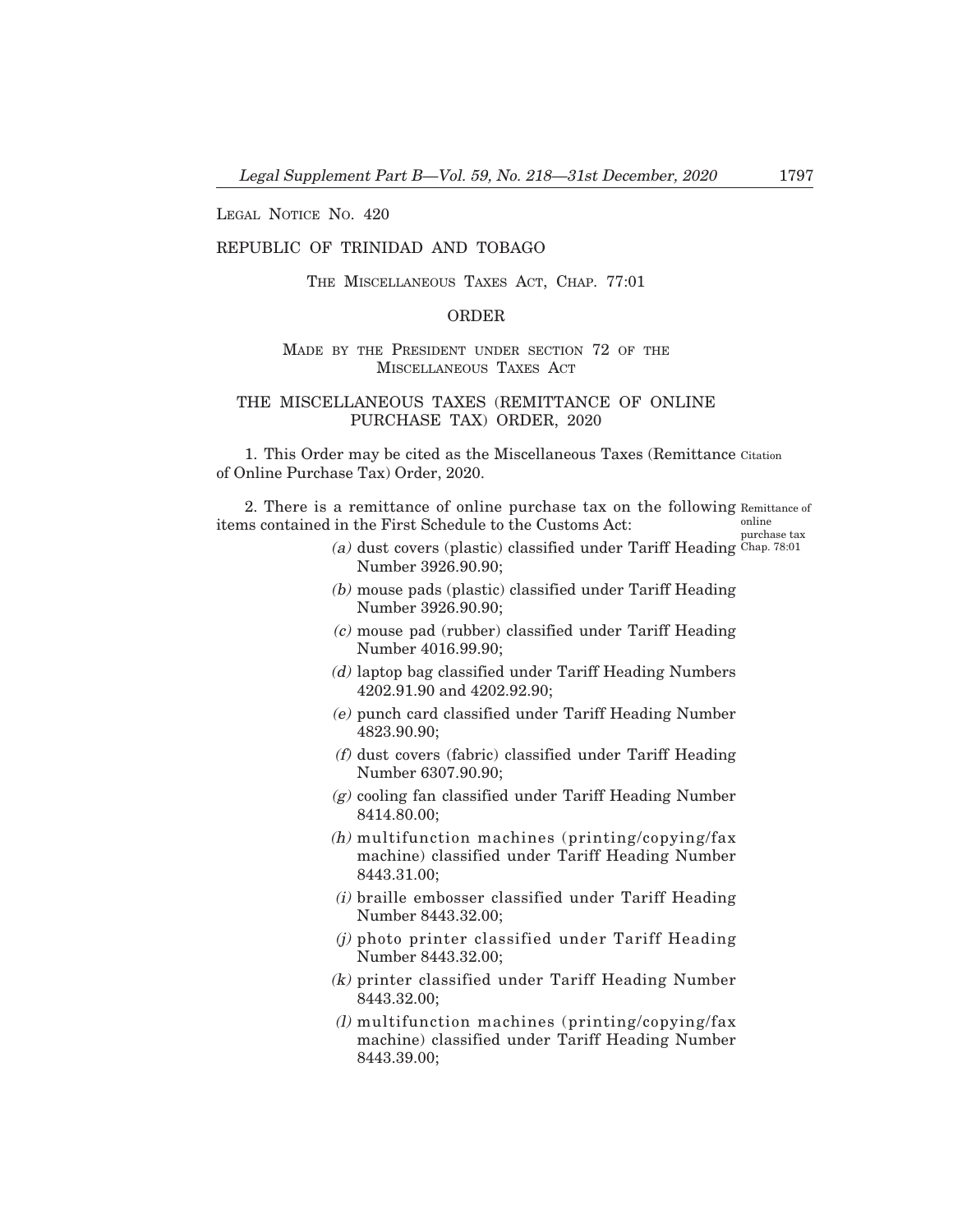- (m) photo printer (other) classified under Tariff Heading Number 8443.39.00;
- (n) CD-ROM (blank) classified under Tariff Heading Number 8523.41.10;
- (o) CD-RW (blank) classified under Tariff Heading Number 8523.41.10;
- (p) computer speech recognition classified under Tariff Heading Number 8471.60.00;
- $(q)$  ink jet print cartridge classified under Tariff Heading Number 8443.99.00;
- (r) laser jet printer toner cartridge classified under Tariff Heading Number 8443.99.00;
- (s) laptop (notebook) computer classified under Tariff Heading Number 8471.30.00;
- $(t)$  palmtop computer classified under Tariff Heading Number 8471.30.00;
- $(u)$  personal digital assistant classified under Tariff Heading Number 8471.30.00;
- (v) digital computer classified under Tariff Heading Numbers 8471.30.00, 8471.41.00, 8471.49.00 and 8471.50.00;
- (w) personal computer classified under Tariff Heading Numbers 8471.30.00, 8471.41.00, 8471.49.00 and 8471.50.00;
- (x) computer speech synthesis classified under Tariff Heading Number 8471.50.00;
- (y) brain-computer interface classified under Tariff Heading Number 8471.60.00;
- (z) computer terminal classified under Tariff Heading Number 8471.60.00;
- (aa) digitizing tablet classified under Tariff Heading Number 8471.60.00;
- (bb) graphics tablet classified under Tariff Heading Number 8471.60.00;
- (cc) keyboard classified under Tariff Heading Number 8471.60.00;
- (dd) mouse classified under Tariff Heading Number 8471.60.00;
- (ee) pen-top computer classified under Tariff Heading Number 8471.60.00;
- (ff) scanner classified under Tariff Heading Number 8471.60.00;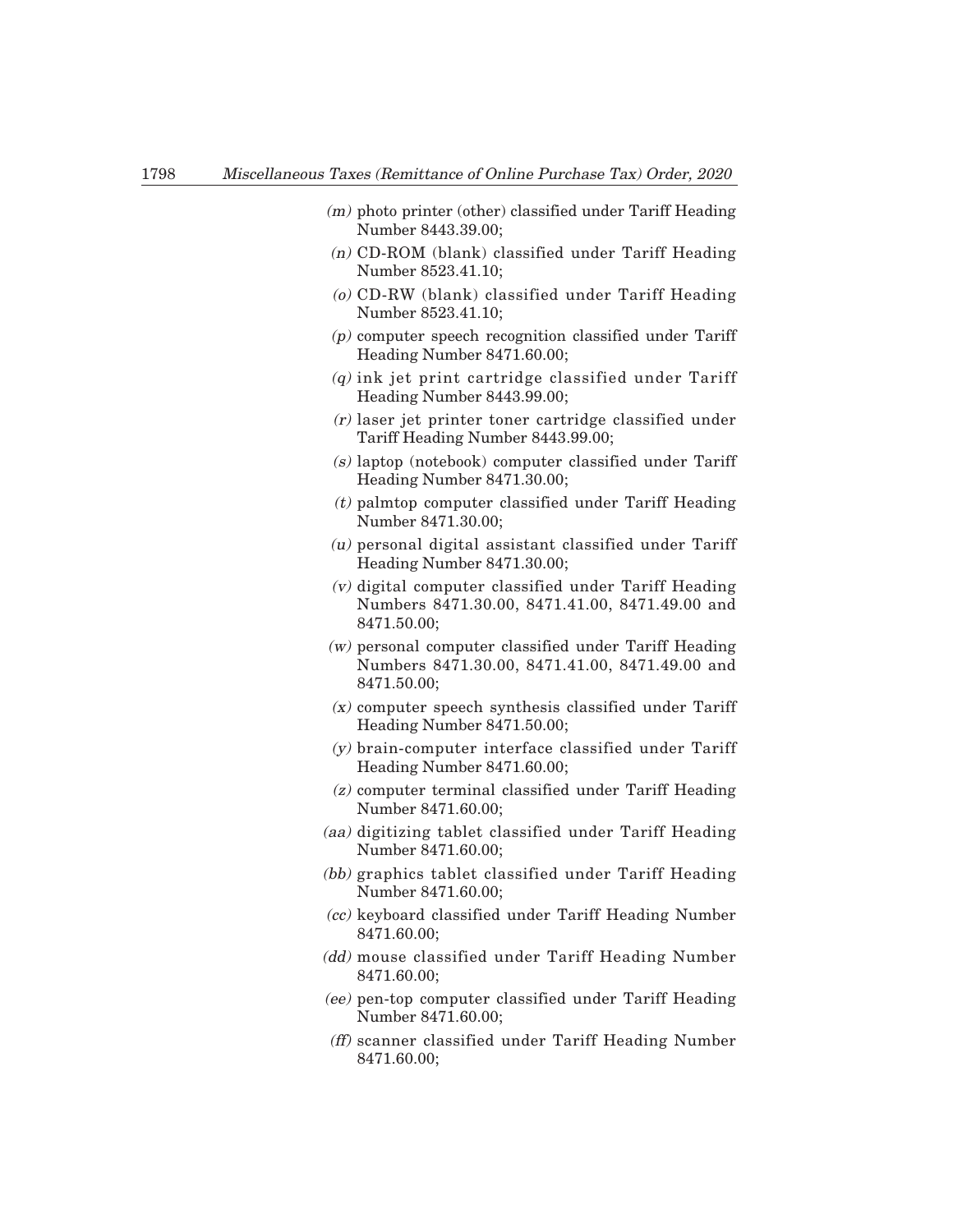- (gg) CD ROM drive classified under Tariff Heading Number 8471.70.00;
- (hh) floppy disc drive classified under Tariff Heading Number 8471.70.00;
- (ii) hard disc drive classified under Tariff Heading Number 8471.70.00;
- (jj) barcode reader classified under Tariff Heading Number 8471.80.00;
- (kk) docking station classified under Tariff Heading Number 8471.80.00;
- (ll) graphics card classified under Tariff Heading Number 8471.80.00;
- (mm) plotter classified under Tariff Heading Number 8471.80.00;
- (nn) punch card units classified under Tariff Heading Number 8471.80.00;
- (oo) external multi-card reader classified under Tariff Heading Number 8471.90.00;
- (pp) internal multi-card reader classified under Tariff Heading Number 8471.90.00;
- (qq) magnetic card reader classified under Tariff Heading Number 8471.90.00;
- (rr) optical drive classified under Tariff Heading Number 8471.90.00;
- (ss) accelerator boards classified under Tariff Heading Number 8473.30.00;
- (tt) computer case classified under Tariff Heading Number 8473.30.00;
- (uu) DIMMs classified under Tariff Heading Number 8473.30.00;
- (vv) motherboard classified under Tariff Heading Number 8473.30.00;
- (ww) SIMMs classified under Tariff Heading Number 8473.30.00;
- (xx) power supply classified under Tariff Heading Number 8504.40.00;
- (yy) batteries classified under Tariff Heading Number 8507.60.00 for devices falling under Tariff Heading Numbers 8471.30.00, 8471.41.00, 8471.49.00, 8471.50.00 and 8517.12.10;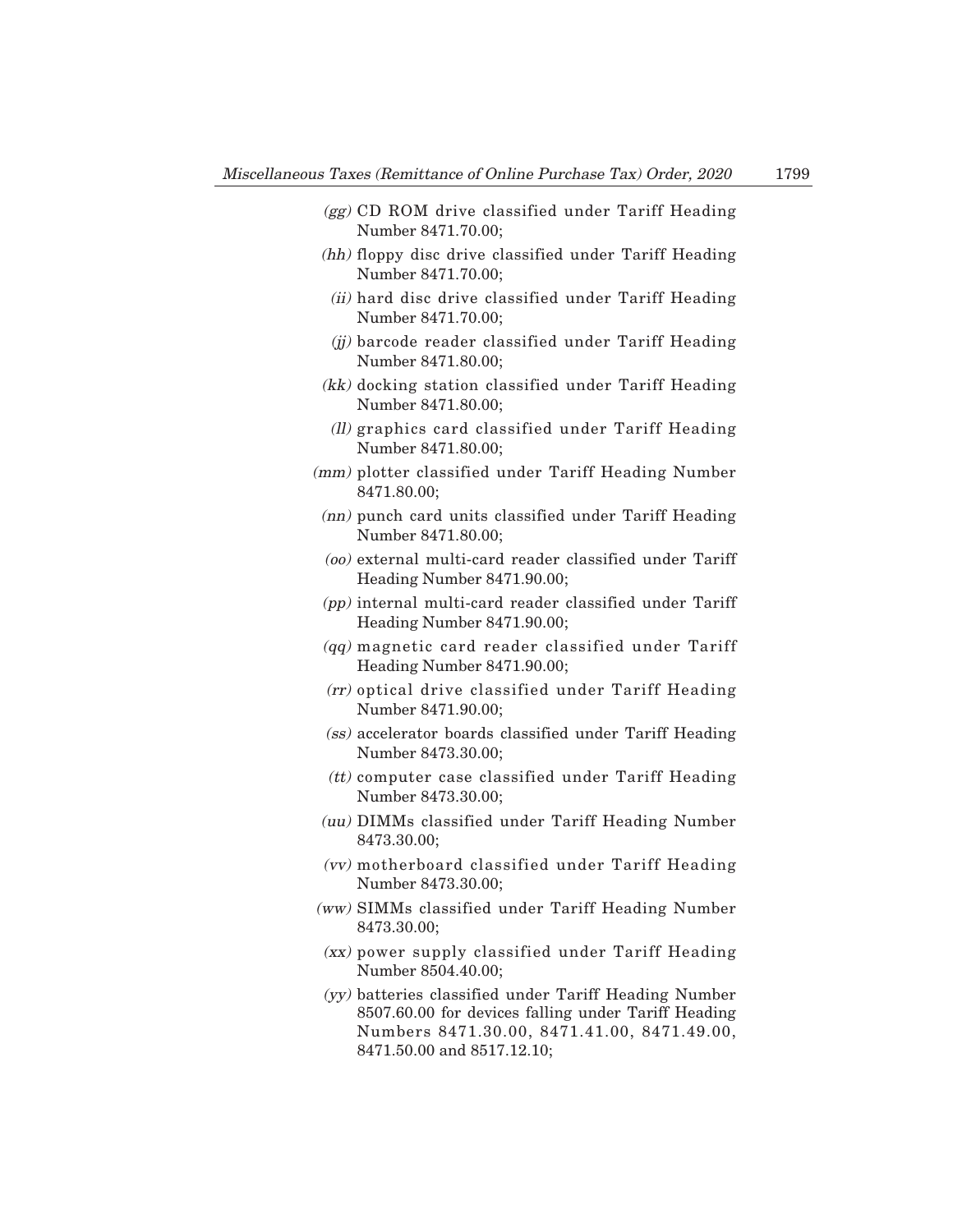- (zz) batteries classified under Tariff Heading Number 8507.80.00 for devices falling under Tariff Heading Numbers 8471.30.00, 8471.41.00, 8471.49.00, 8471.50.00 and 8517.12.10;
- (aaa) hub classified under Tariff Heading Number 8517.62.00;
- (bbb) modem (external) classified under Tariff Heading Number 8517.62.00;
- (ccc) networking switches classified under Tariff Heading Number 8517.62.00;
- (ddd) router classified under Tariff Heading Number 8517.62.00;
- (eee) internal modem classified under Tariff Heading Numbers 8517.62.00 and 8517.69.00;
- (fff) network card classified under Tariff Heading Number 8517.69.00;
- (ggg) microphone classified under Tariff Heading Number 8518.10.00;
- (hhh) headset classified under Tariff Heading Number 8518.30.00;
	- (iii) computer tape (recorded) classified under Tariff Heading Number 8523.29.60;
	- (jjj) diskettes classified under Tariff Heading Number 8523.29.70;
- (kkk) computer tape (unrecorded) classified under Tariff Heading Number 8523.29.90;
	- (lll) audio compact disc classified under Tariff Heading Number 8523.41.10;
- (mmm) CD-R (blank) classified under Tariff Heading Number 8523.41.10;
	- (nnn) DVD-R (unrecorded) classified under Tariff Heading Number 8523.41.20;
	- (ooo) DVD-RW (unrecorded) classified under Tariff Heading Number 8523.41.20;
	- (ppp) blu-ray disc classified under Tariff Heading Number 8523.41.90;
	- (qqq) software (CD format) classified under Tariff Heading Number 8523.49.10;
	- (rrr) HD disc classified under Tariff Heading Number 8523.49.20;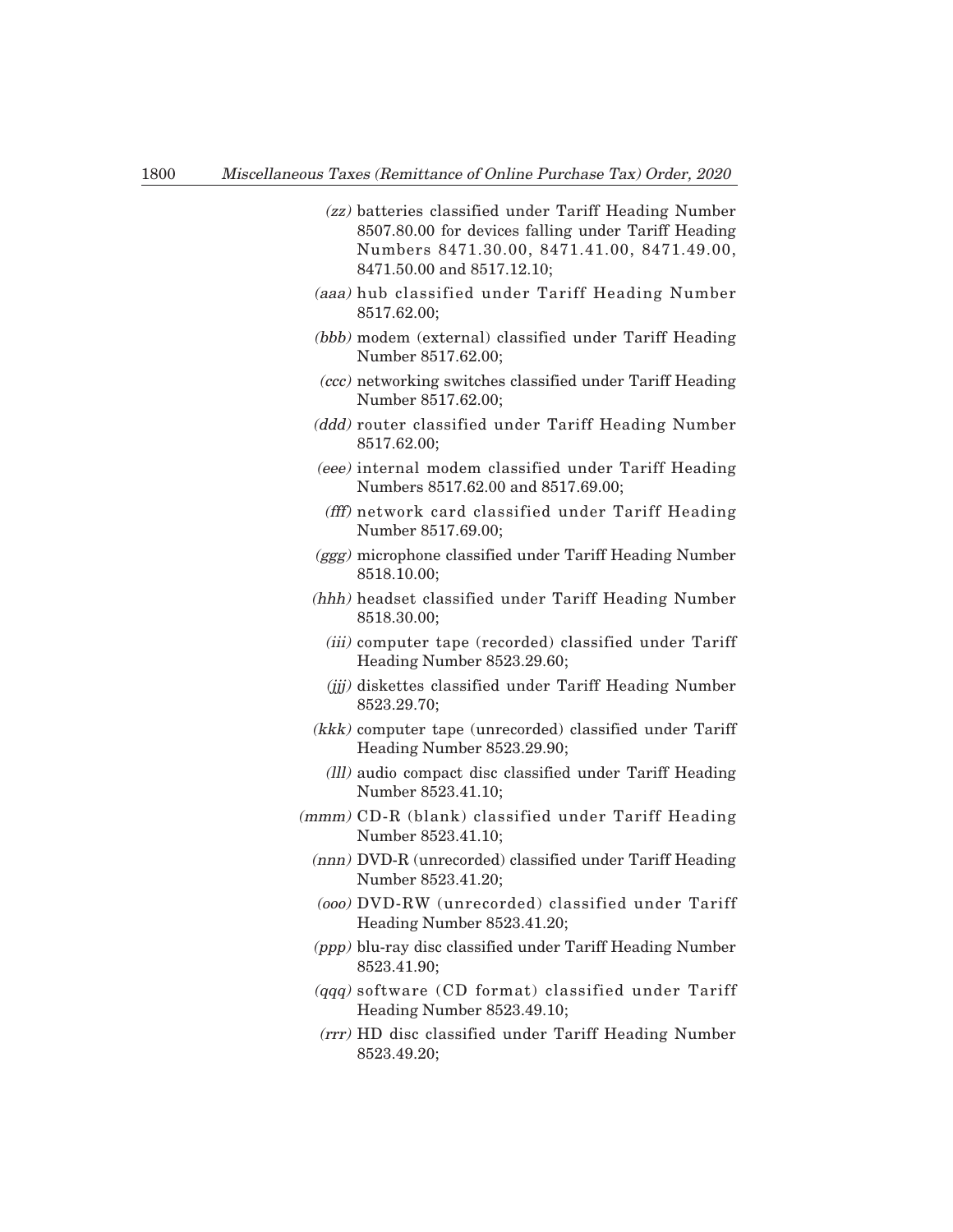- (sss) software (DVD format) classified under Tariff Heading Number 8523.49.20;
- (ttt) USB flash drive classified under Tariff Heading Number 8523.51.10;
- (uuu) flash memory card classified under Tariff Heading Number 8523.51.20;
- (vvv) SIM card classified under Tariff Heading Number 8523.52.90;
- (www) smart card classified under Tariff Heading Number 8523.52.90;
	- (xxx) digital camera classified under Tariff Heading Number 8525.80.00;
	- (yyy) monitor (CRT) classified under Tariff Heading Number 8528.41.00;
	- (zzz) monitor (CRT) (other) classified under Tariff Heading Number 8528.49.00;
- (aaaa) monitor classified under Tariff Heading Number 8528.51.00;
- (bbbb) digital photo frame classified under Tariff Heading Number 8528.59.90;
- (cccc) monitor (other) classified under Tariff Heading Number 8528.59.90;
- (dddd) projector classified under Tariff Heading Number 8528.61.00;
- (eeee) projector (other) classified under Tariff Heading Number 8528.69.00;
	- (ffff) printer sharing network (switch) classified under Tariff Heading Number 8517.62.00;
- (gggg) central processing unit classified under Tariff Heading Number 8542.31.00;
- (hhhh) disc array controller classified under Tariff Heading Number 8542.31.00;
	- (iiii) integrated circuits classified under Tariff Heading Number 8542.31.00;
	- (*jjjj*) processor classified under Tariff Heading Number 8542.31.00;
- (kkkk) memories classified under Tariff Heading Number 8542.32.00;
	- (llll) DVD (recorded) classified under Tariff Heading Number 8523.49.20;
- (mmmm) proximity card reader classified under Tariff Heading Number 8543.70.90;